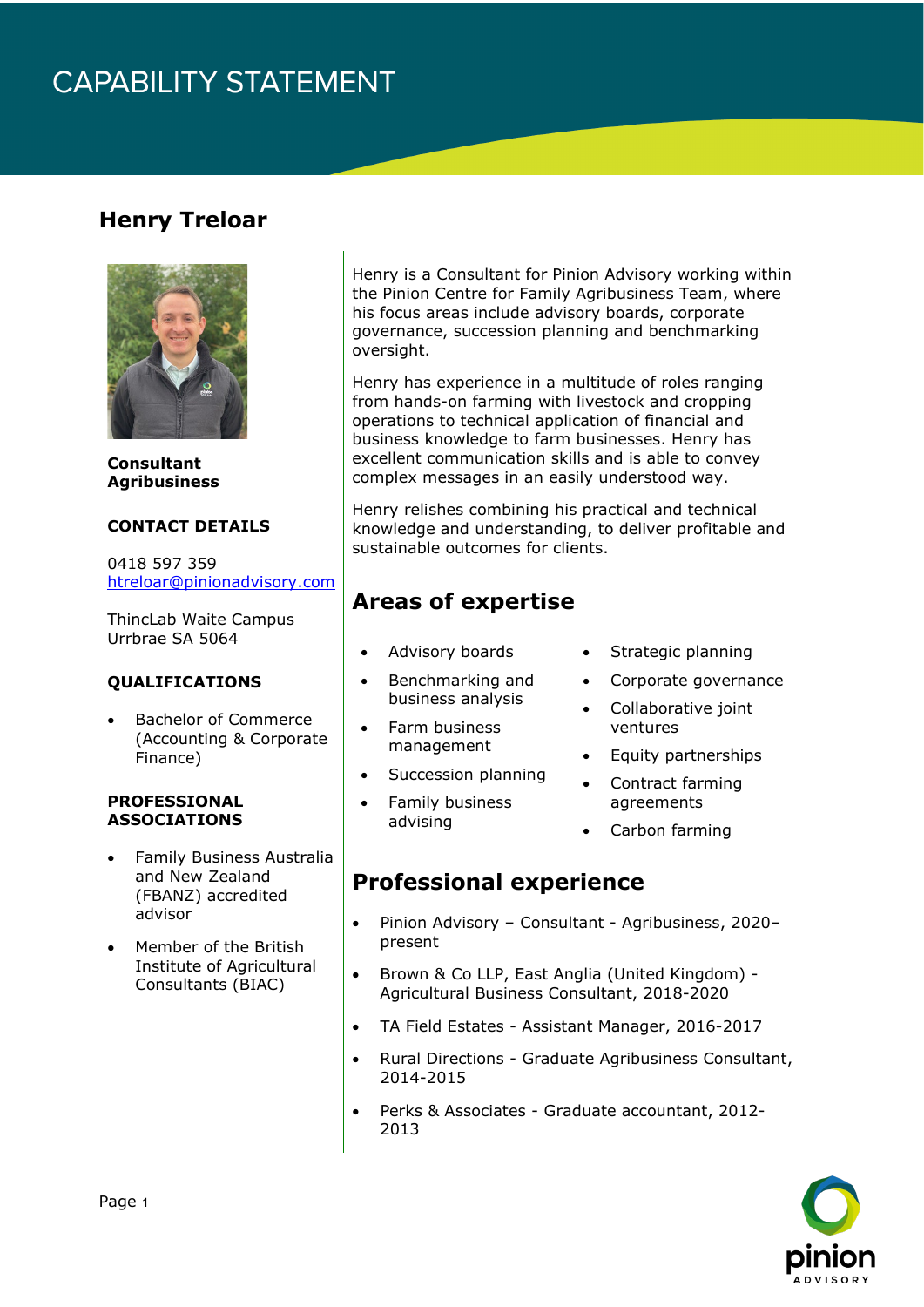## CAPABILITY STATEMENT

## **Relevant projects**

| <b>PROJECT</b>                                              | <b>ROLE</b>                                                                                                                                                    | <b>CLIENT</b>                                                  | YEAR/S<br><b>DELIVERED</b> |
|-------------------------------------------------------------|----------------------------------------------------------------------------------------------------------------------------------------------------------------|----------------------------------------------------------------|----------------------------|
| Farm business advisor<br>services for individual<br>clients | Collate and analyse business<br>data, prepare benchmarking<br>report, support clients to<br>identify and develop actions<br>to improve business<br>performance | Various farm<br>business clients                               | 2020-ongoing               |
| Succession planning                                         | Facilitation of succession<br>planning to identify a strategy<br>to ensure all stakeholders<br>have an opportunity for<br><b>SUCCESS</b>                       | Various farm<br>business clients                               | 2020-ongoing               |
| Our Farm Our Plan 1:1<br>Support                            | Delivery of 1:1 business<br>coaching for dairy farmers                                                                                                         | Dairy Australia                                                | 2022-ongoing               |
| <b>Business Governance</b><br>and Investment in<br>Dairy    | Delivery & support of<br>workshops & webinars for<br>dairy producers to become<br>investment ready                                                             | Dairy Australia                                                | 2020-ongoing               |
| <b>Advisory Board</b><br><b>Services</b>                    | Delivery of strategic and<br>technical business meetings                                                                                                       | Various farm<br>business clients                               | 2020-ongoing               |
| Rangeland Property<br><b>Management Plans</b>               | Delivery of property<br>management plans for<br>landholders in the Southern<br>Flinders to develop resilience<br>and productivity in their<br>businesses       | Yorke & Mid<br>North<br>Landscape<br><b>Board</b>              | 2021-2022                  |
| Farm business<br>management                                 | Delivery of business planning<br>to drought affected<br>businesses in SA                                                                                       | Department of<br>Primary<br>Industries &<br>Regions<br>(PIRSA) | 2020-2021                  |
| Agricultural<br>collaborative business<br>structures        | Project management and<br>delivery of reports on<br>collaborative ventures for<br>agricultural businesses                                                      | Regional<br>Development<br>Australia Yorke<br>& Mid North      | 2020                       |